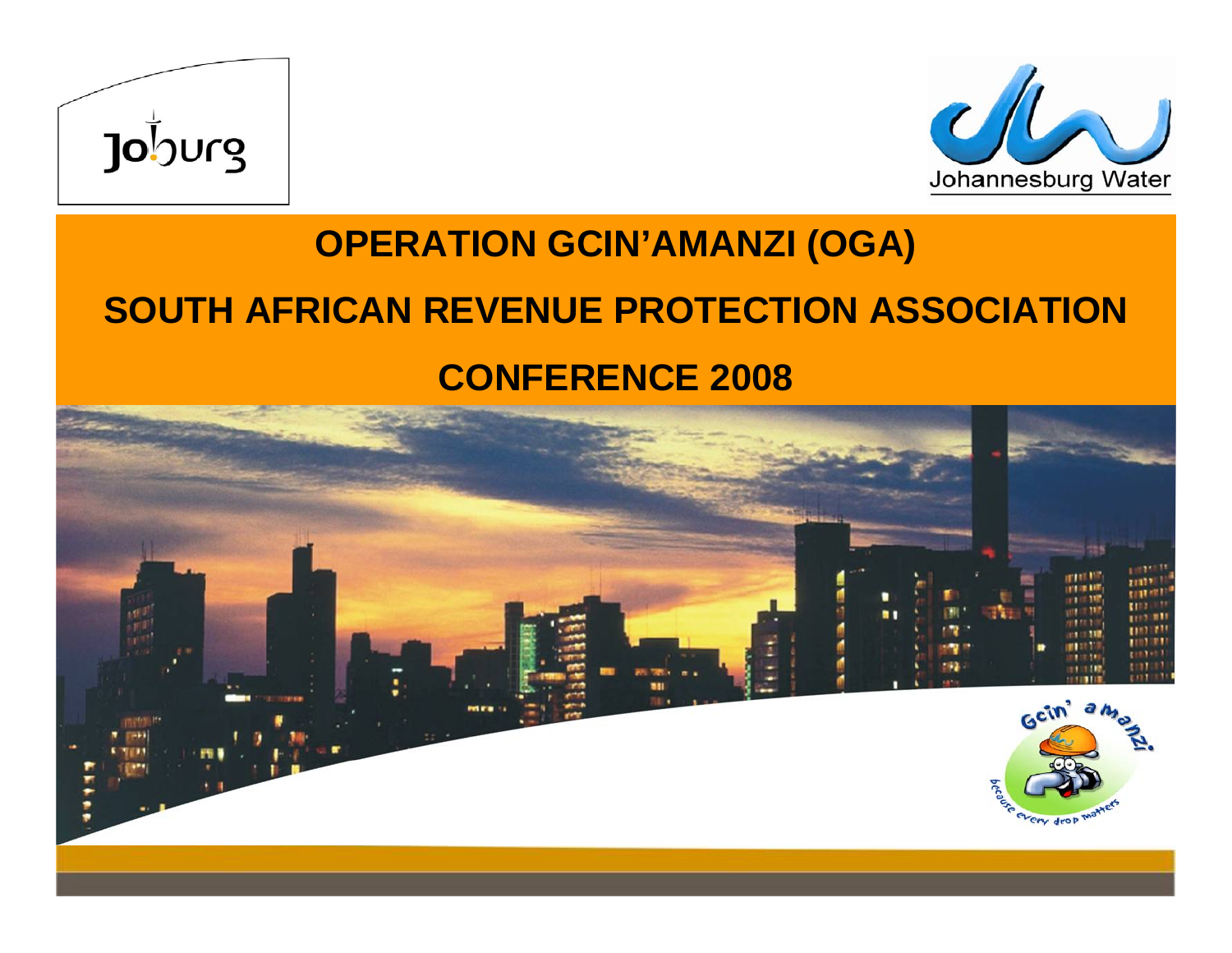### **BILLING PROFILE**

- Number of Townships/Suburbs 4,522
- Number of Registered Properties 752,500
- Number of metered properties 305,000
- Un-metered properties (deemed) 197,000
- Total prepaid properties in deemed 100,007
- Section Titles Units (Estimate) 150,000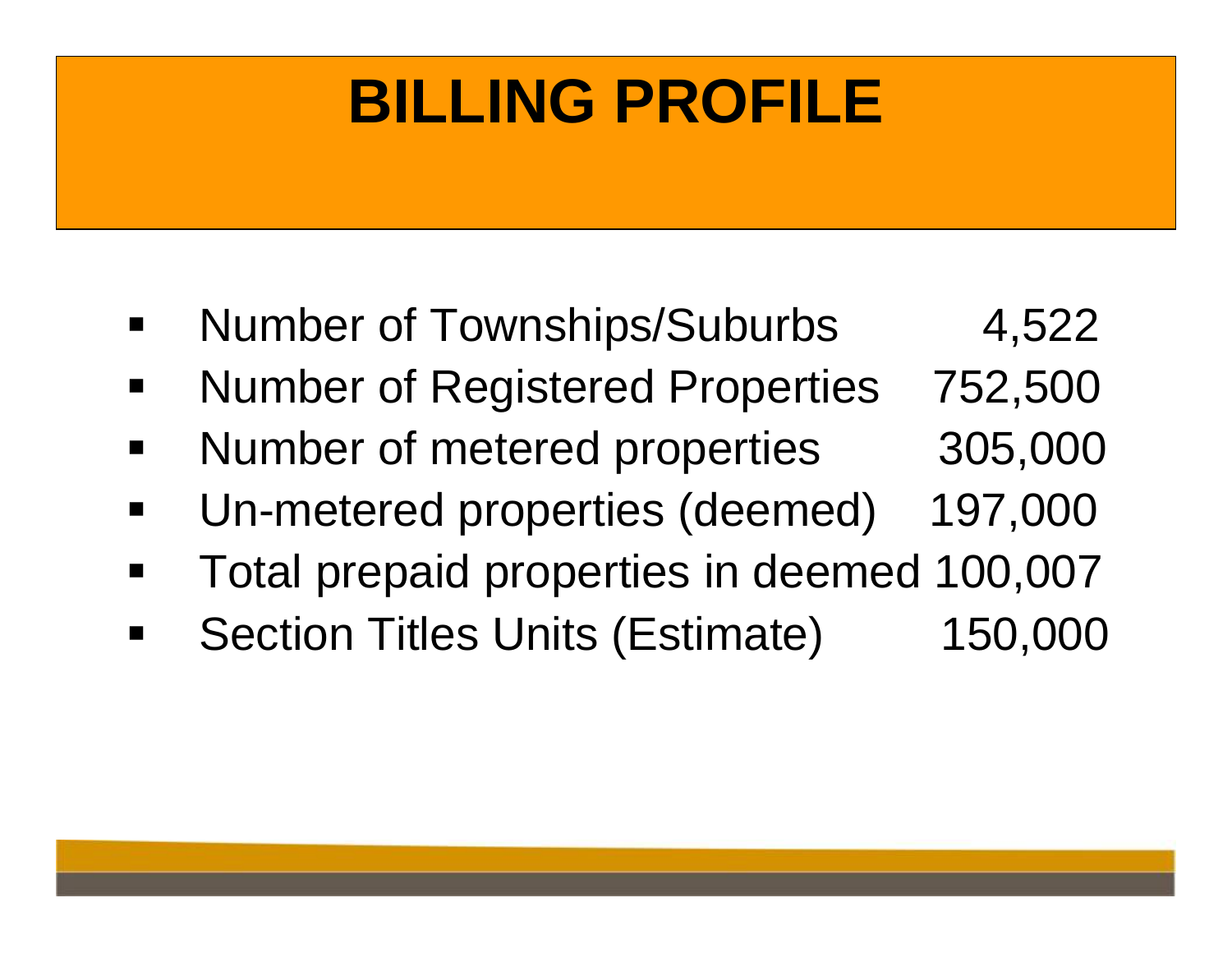### **CUSTOMERS PROFILES**

| Socio<br>Economic<br>Profile | Population     | <b>Service</b>                 | Payment              |
|------------------------------|----------------|--------------------------------|----------------------|
| High/medium<br>Income        | ±1 Million     | Full service /<br>metered      | OK                   |
| Low income                   | $±1$ Million   | Full service /<br>not metered  | <b>LOW</b>           |
| Informal<br>settlements      | $±1.2$ Million | <b>Basic or below</b><br>basic | <b>Free services</b> |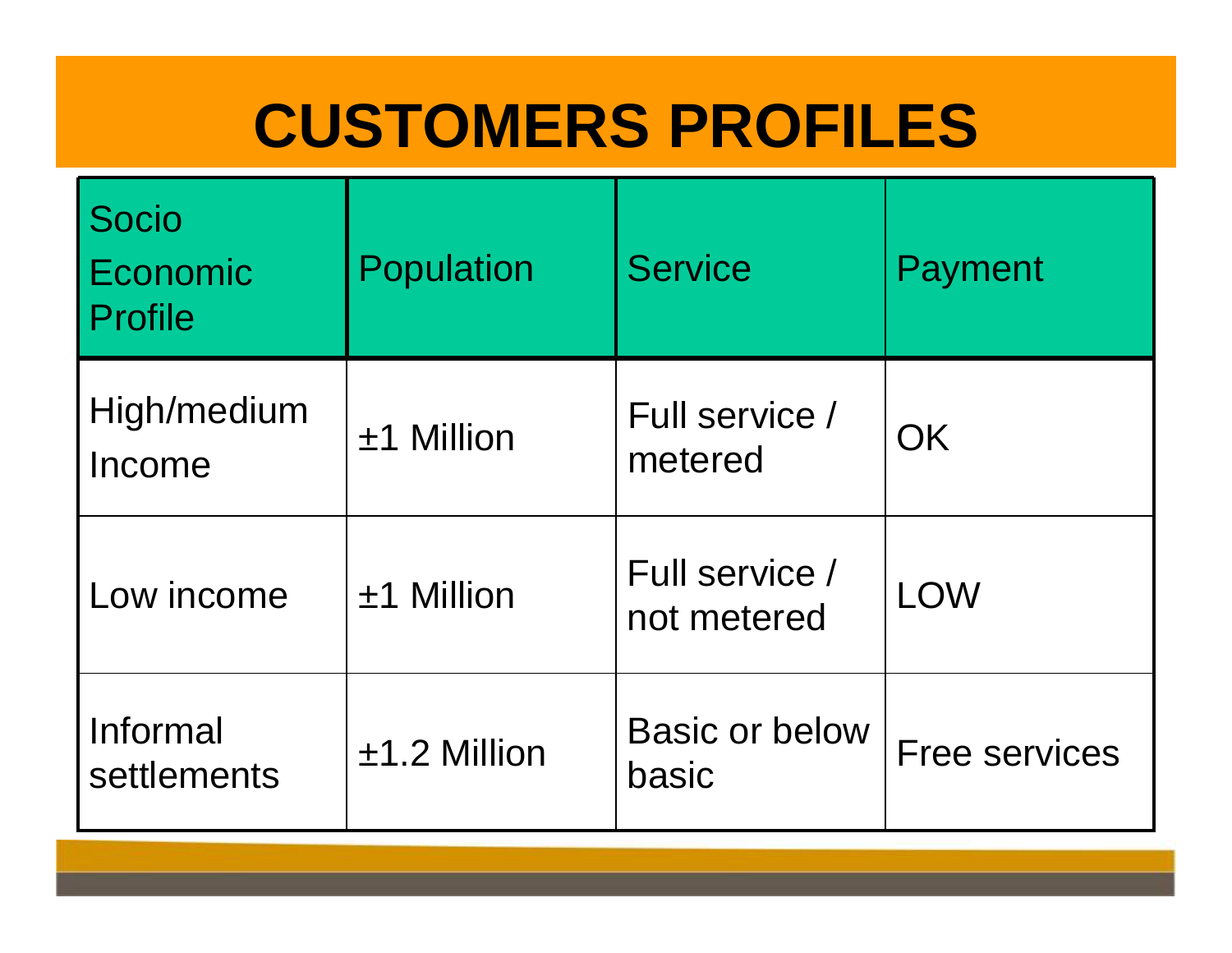#### **PREPAYMENT INSTALLATION**

| <b>AREA</b>        | <b>TOTAL NUMBER</b><br>OF PROPERTIES | <b>TOTAL NUMBER OF</b><br><b>METERED</b><br><b>PROPERTIES</b> | <b>AREA TYPE</b> |
|--------------------|--------------------------------------|---------------------------------------------------------------|------------------|
| <b>ORANGE FARM</b> | 20 441                               | 1389(7%)                                                      | <b>DEEMED</b>    |
| <b>SOWETO</b>      | 169 989                              | 98 755 (58%)                                                  | <b>DEEMED</b>    |
| <b>COSMO CITY</b>  | 11500                                | 4 500 (39%)                                                   | <b>NEW</b>       |
| <b>LEHAE</b>       | 3 100                                | 2 000 (50%)                                                   | <b>NEW</b>       |
| <b>PENNYVILLE</b>  | 1 100                                | 700 (18%)                                                     | <b>NEW</b>       |
| <b>PG EXT 16</b>   | 3500                                 | 708 (20%)                                                     | <b>NEW</b>       |
| PG EXT 8           | 1 000                                | 343 (34%)                                                     | <b>NEW</b>       |
| <b>TOTAL</b>       | 210 630                              | 112 895 (54%)                                                 |                  |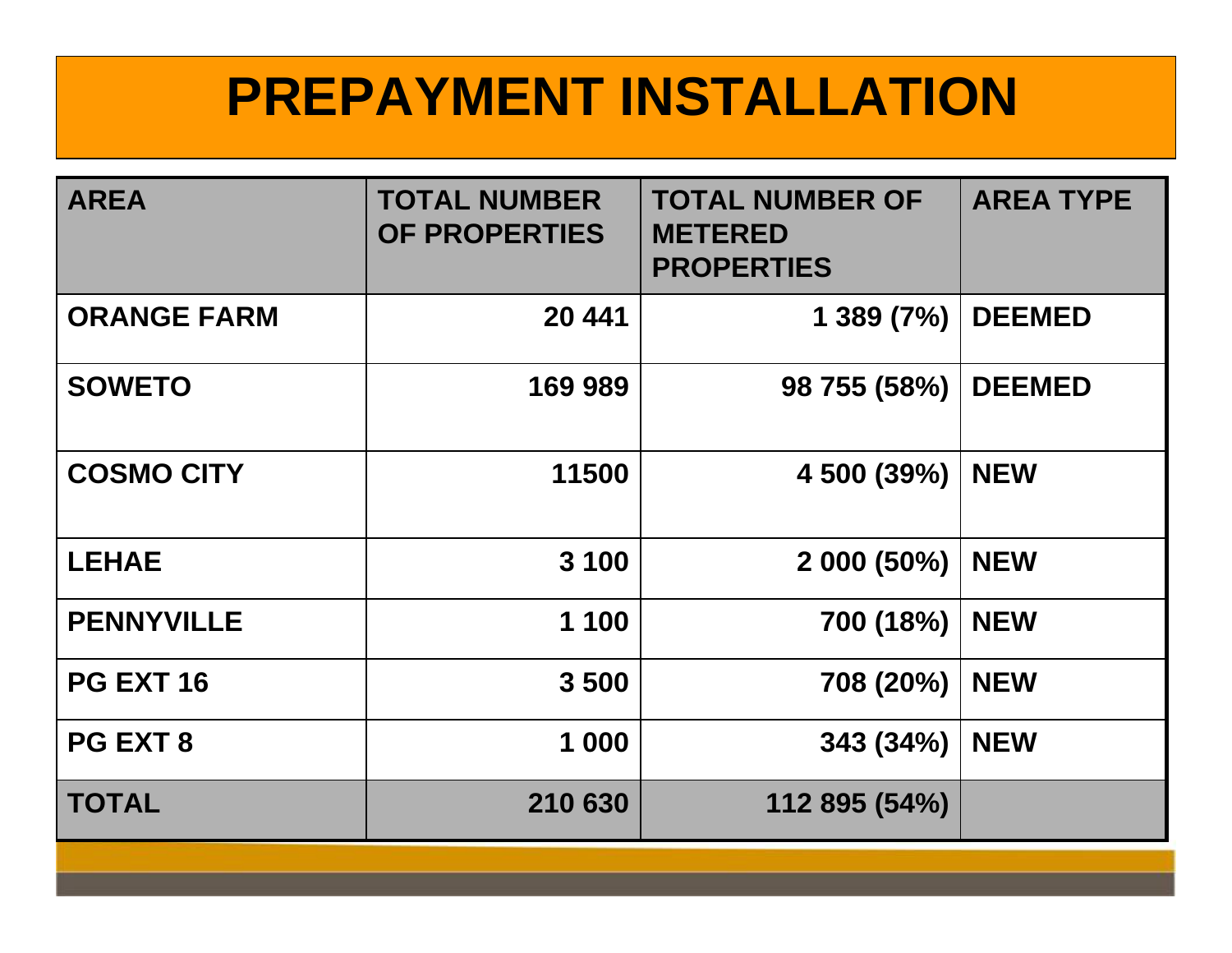#### **BACKGROUND TO SOWETO**

- 30% of purchased water is supplied to deemed consumption areas (Soweto, Alex, Orange Farm)
- 90% of deemed volume is supplied to Soweto
- **Soweto is approximately 100 years old**
- **Infrastructure over 50 years old Mild Steel**
- Deemed consumption for water and sanitation is billed at 20Kl per/m/hh (flat rate) @ R 169 per/m/hh)
- **7 Million KI is lost monthly**
- Equivalent monetary loss of R 21Million/month R250 Million/annum
- Hence, selection of SOWETO as a priority for the birth of OGA in **August 2003**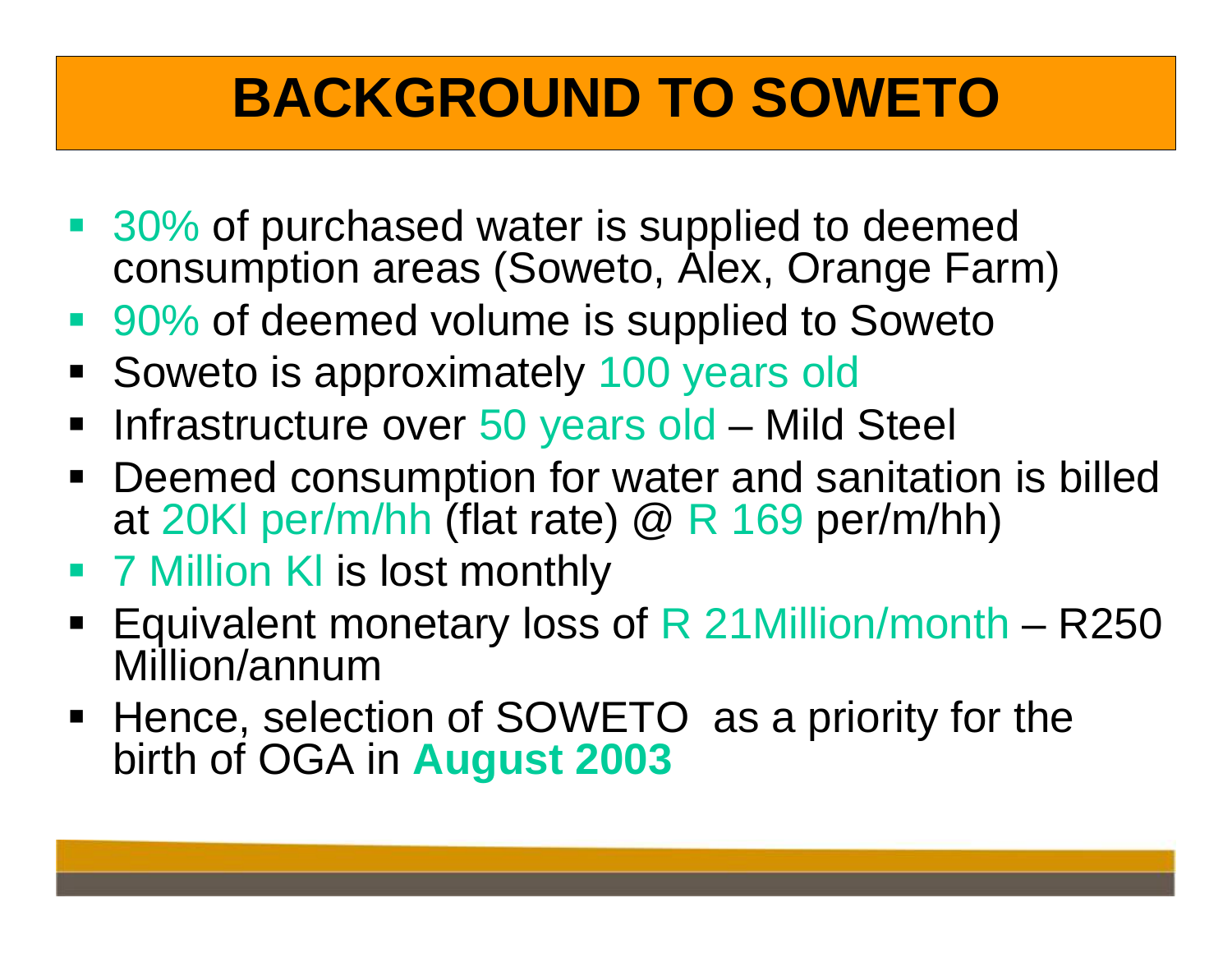## **PROJECT OBJECTIVES**

- $\bullet$  Reducing unaccounted for water (UFW)
- $\bullet$  Changing customers from deemed consumption to metered consumption
- $\bullet$ Upgrading of water infrastructure
- $\bullet$  Increasing awareness of water conservation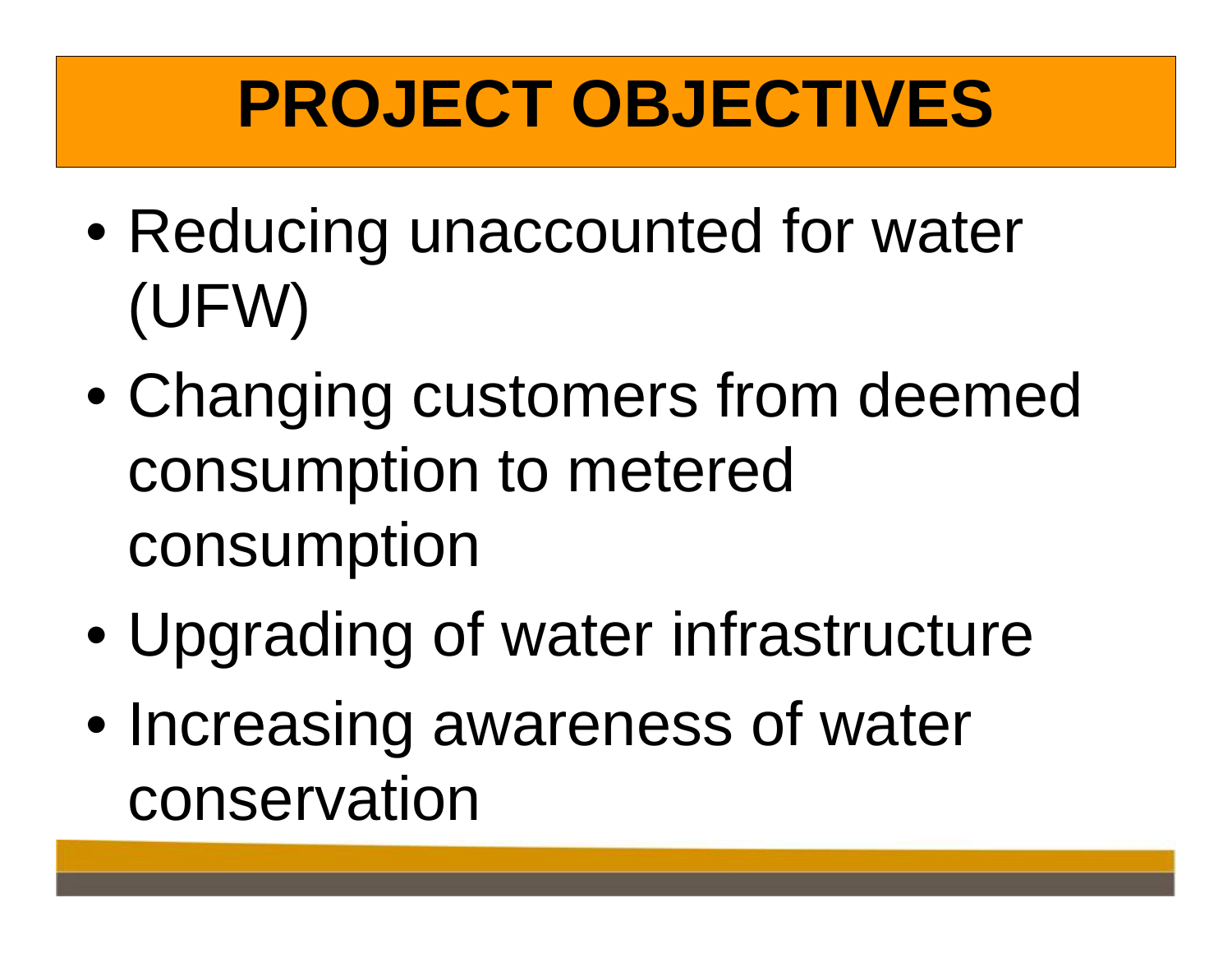# **BENEFITS TO THE COMMUNITY**

- ٠ Once-off repair of household plumbing fixtures, free of charge
- ٠ Ownership of consumption
- ٠ More affordable services and lowering of billed amounts
- $\blacksquare$ Better, more consistent service delivery
- $\blacksquare$ Eradicating future arrears amounts and Debt Write-Off Policy
- Reduction in credit control action
- Creation of employment opportunities
- Creation of vending opportunities through SMMEs
- Creation of regional economic efficiencies
- Creation of a customer relationship between JW and individual users rather than a one-way consumer relationship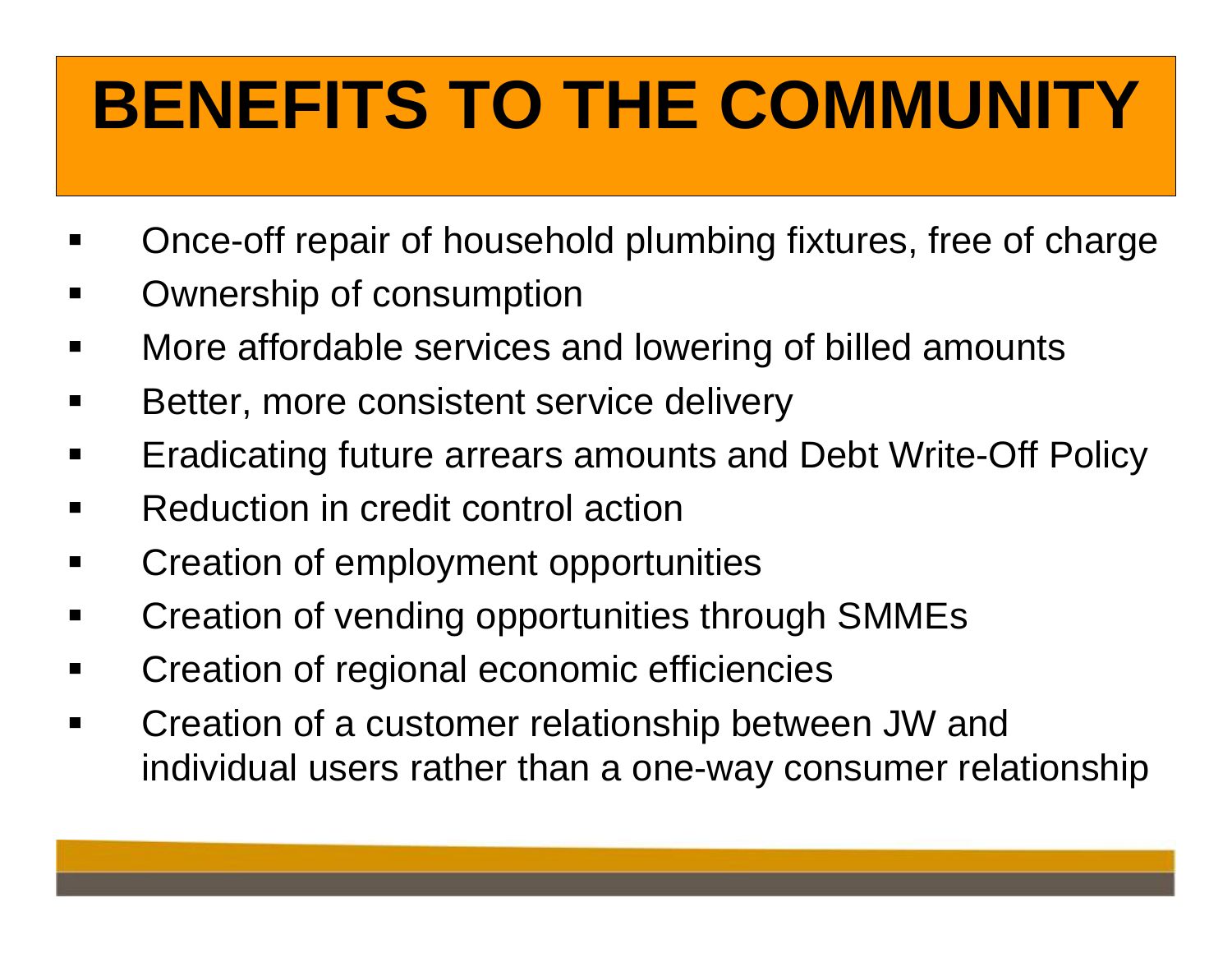### **PUBLIC PARTICIPATION**

- Ward Committee briefings and workshops
- Public Meetings
- ٠ Targeted sectoral information sessions held with sectoral stakeholders
- **Consumer education workshops and study tours**
- Door-to-door campaign
- Consumer information packs
- **Establish and Capacitate Water Committee**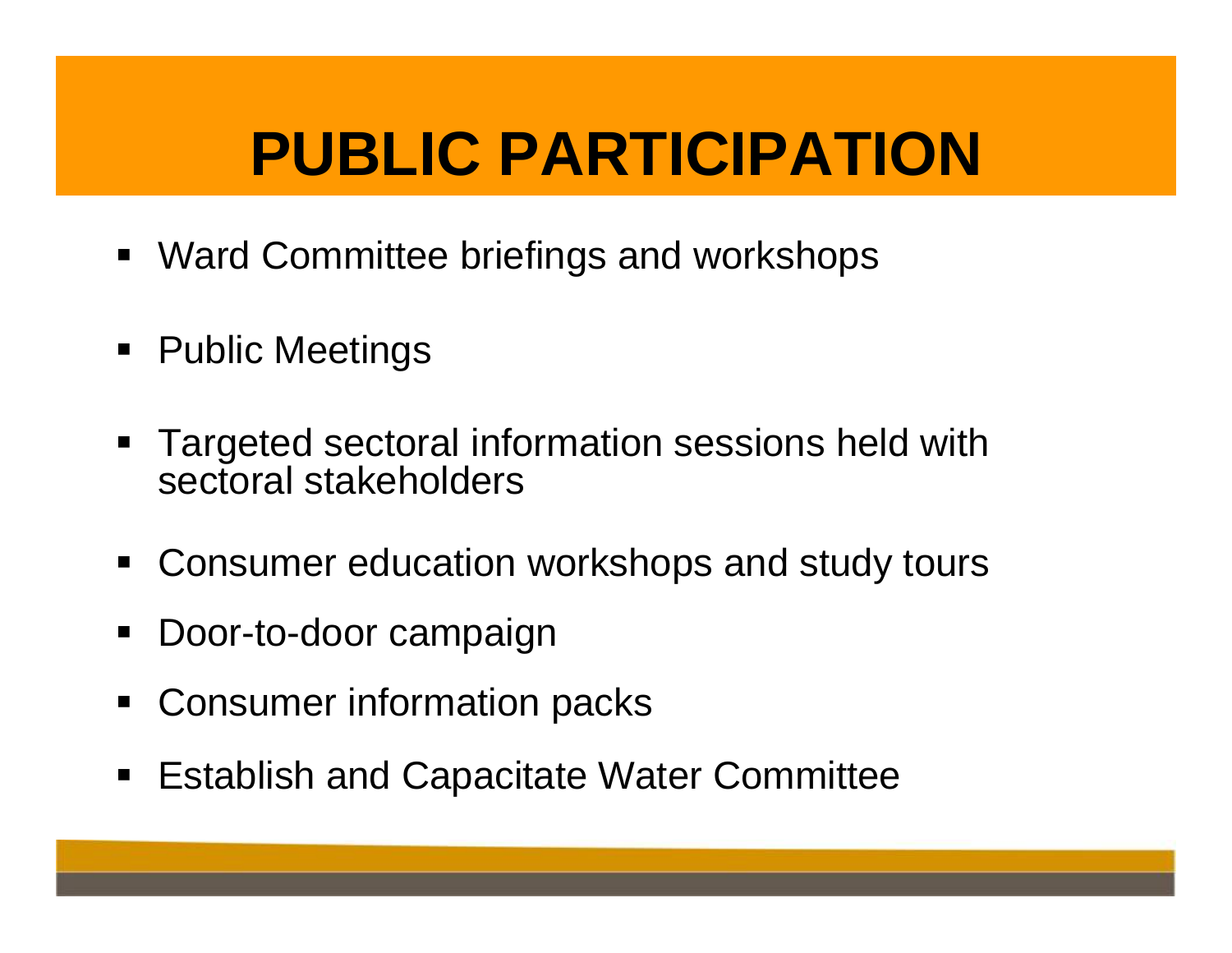### **CURRENT PREPAYMENT PROCESS**

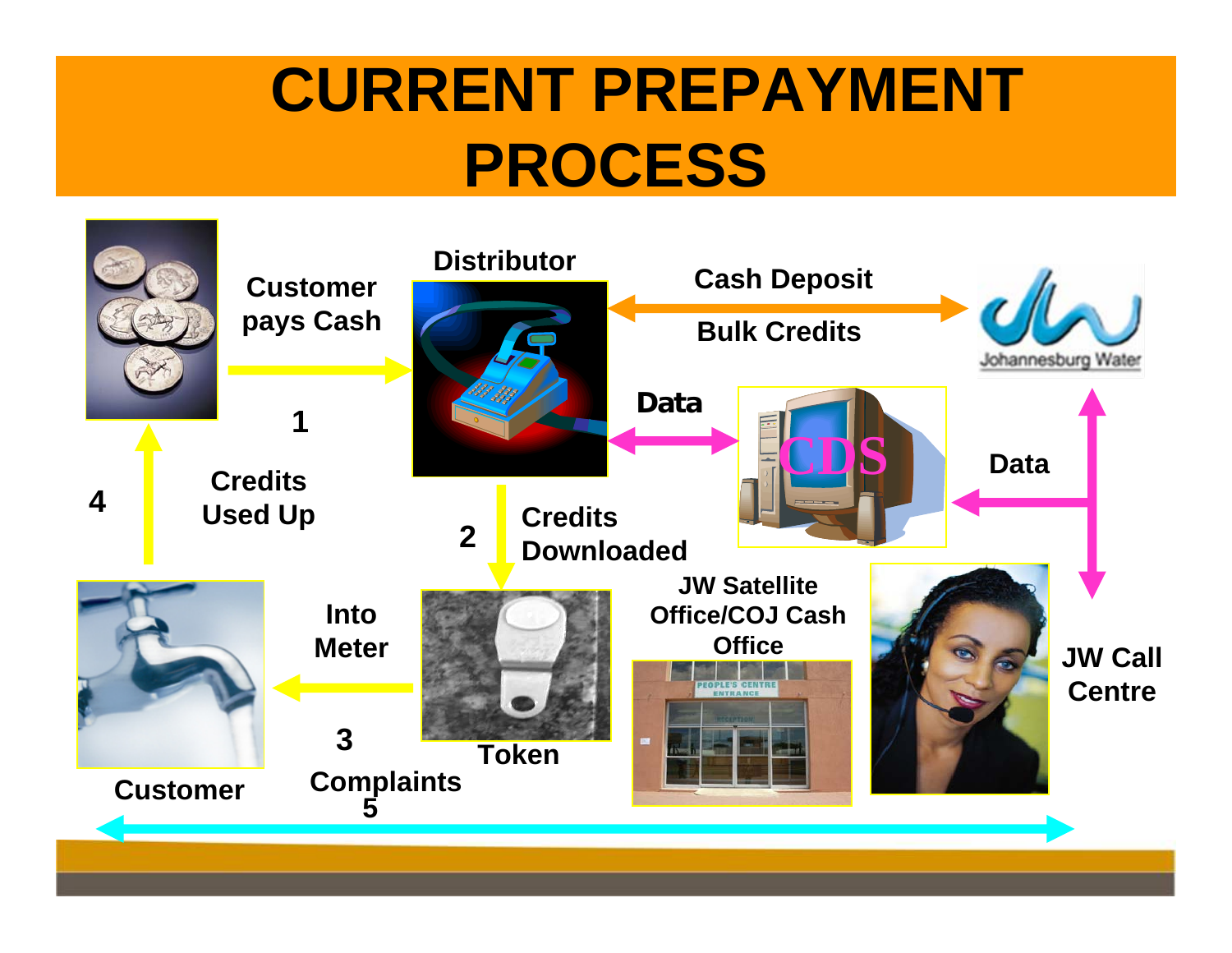### **CURRENT HIGHLIGHTS**

| <b>Pre-intervention water consumption</b>                    | 66 KI per property per month |
|--------------------------------------------------------------|------------------------------|
| <b>Post-intervention water</b><br>consumption                | 12 KI per property per month |
| <b>Percentage reduction in water</b><br>consumption          | 81%                          |
| Percentage topping up (consuming<br>less than FBW)           | 55%                          |
| Average cost of topping up                                   | <b>R</b> 48.08               |
| <b>Pre-intervention deemed</b><br>consumption billing amount | R 169.00                     |
| <b>Total of Reduction in Bulk Purchase</b>                   | <b>81 Billion litres</b>     |
| to date (within 48 months w.e.f. July<br>2004)               | <b>R</b> 239 Million         |
|                                                              | ***<br><b>R</b> 30 Million   |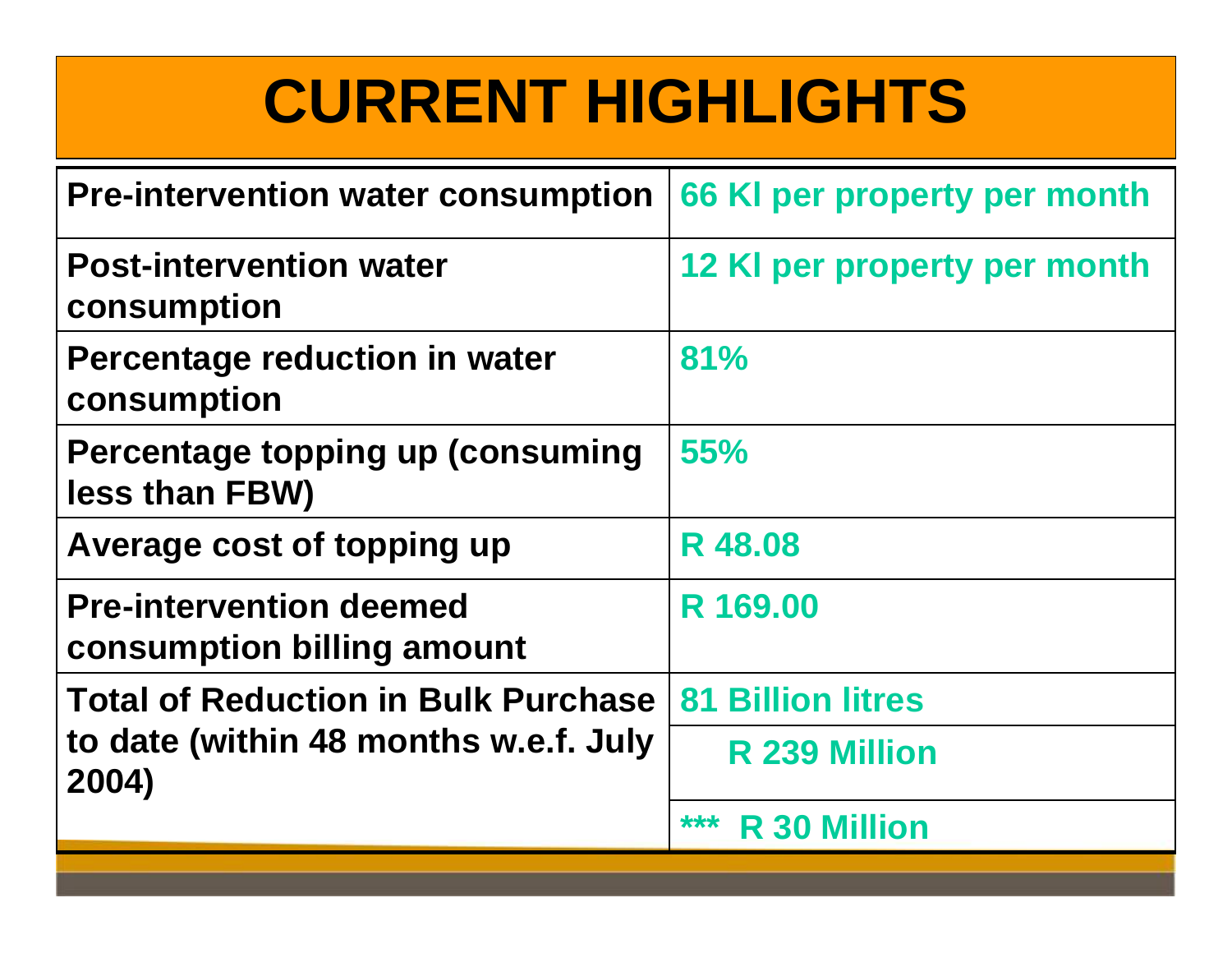## **CURRENT HIGHLIGHTS**

| <b>NON-REVENUE WATER</b>                             | From more than 69% to 10%                                                            |
|------------------------------------------------------|--------------------------------------------------------------------------------------|
| <b>METERS INSTALLED</b>                              | 98,775 out of a total of 169,989<br>(58% of total)                                   |
| <b>METERS INSTALLED in year to date</b><br>(07/08)   | 23,500 out of a target of 50,000<br>(47% of target)                                  |
| NO OF EMPLOYMENT OPPORTUNITIES                       | 20,743 (Since project inception)<br>1,620 persons (current)<br>1,104,881 person-days |
| <b>LOCAL ECONOMIC DEVELOPMENT</b>                    | <b>R112 Million</b>                                                                  |
| NO OF VENDORS @ 2.5km radii                          | <b>COJ-17 (CUSTOMER CENTERS)</b><br><b>SMME LOCAL BUSINESS - 70</b>                  |
| <b>NO OF PLUMBERS</b>                                | In excess of 1,700                                                                   |
| <b>Number of Secondary Mains Installed</b>           | 116Km of 208Km                                                                       |
| <b>PROGRESS ON METER AGREEMENT</b><br><b>SIGNAGE</b> | 147,657 of 169,989 (86%)                                                             |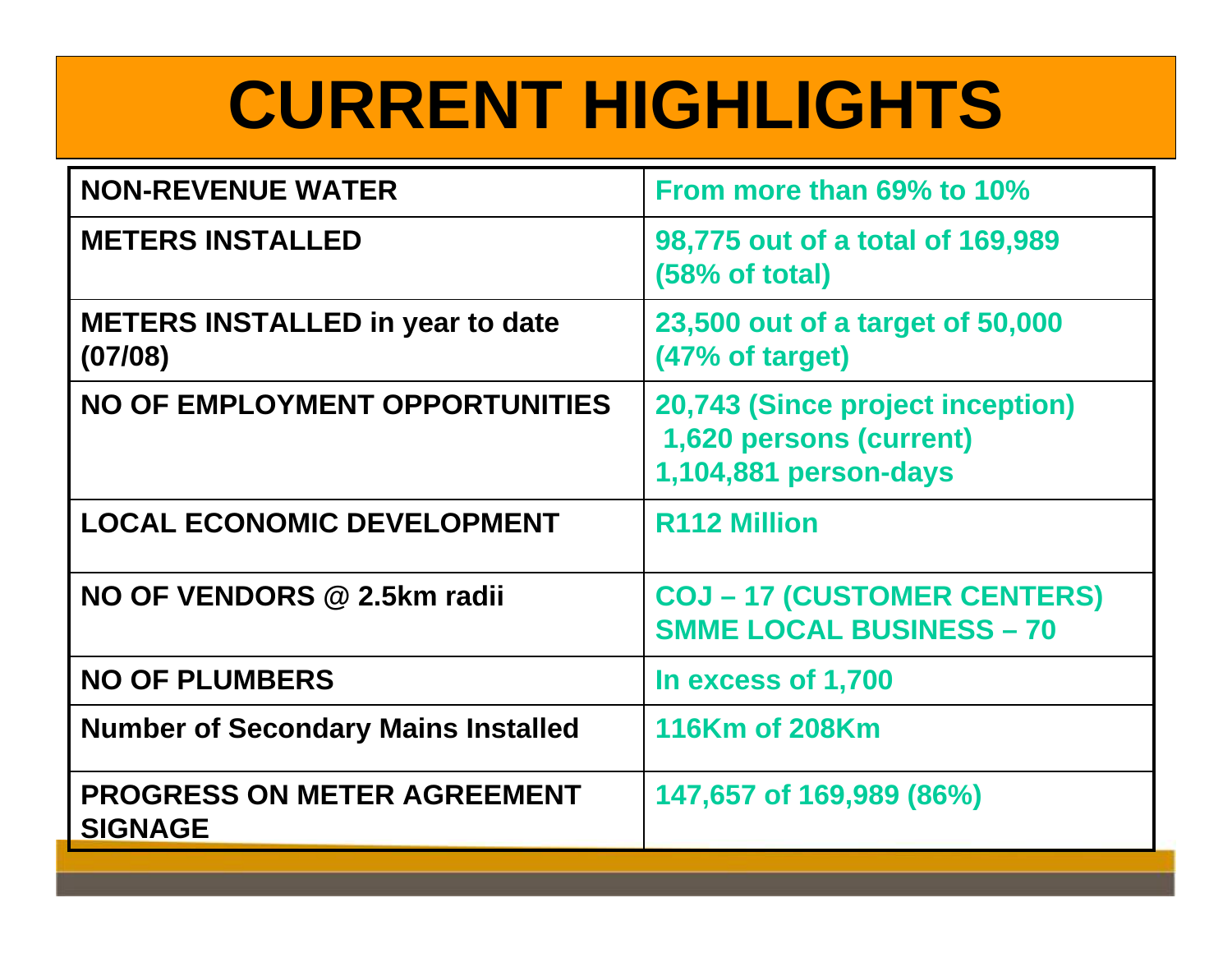#### **SOCIAL RELIEF MEASURES – 1. FBW**

| <b>Area</b>          | <b>Total Indigents</b> | <b>Upgraded</b> | % upgraded | To Be<br><b>Upgraded</b> |
|----------------------|------------------------|-----------------|------------|--------------------------|
| <b>Phiri</b>         | 683                    | 635             | 93.0%      | 48                       |
| Super Block 1        | 4 1 2 2                | 3 1 0 4         | 75.3%      | 1 0 1 8                  |
| <b>Super Block 2</b> | 2514                   | 1676            | 66.7%      | 838                      |
| Super Block 3        | 1 598                  | 970             | 60.7%      | 628                      |
| <b>Super Block 4</b> | 2012                   | 1618            | 80.4%      | 394                      |
| Super Block 5        | 5 3 0 1                | 3767            | 71.1%      | 1 534                    |
| Super Block 6        | 1 4 2 5                | 1 1 3 0         | 79.3%      | 295                      |
| Super Block 7        | 1875                   | 1 0 0 1         | 53.4%      | 874                      |
| Super Block 8        | 1876                   | 1 2 9 2         | 68.9%      | 584                      |
| Super Block 12       | 136                    | 63              | 46.3%      | 73                       |
| Super Block 13       | 2 2 6 8                | 1 1 9 3         | 52.6%      | 1 0 7 5                  |
| Other                | 2 3 4 8                | 2305            | 98%        |                          |
| <b>Total</b>         | 26 158                 | 18754           | 72%        | 7 361                    |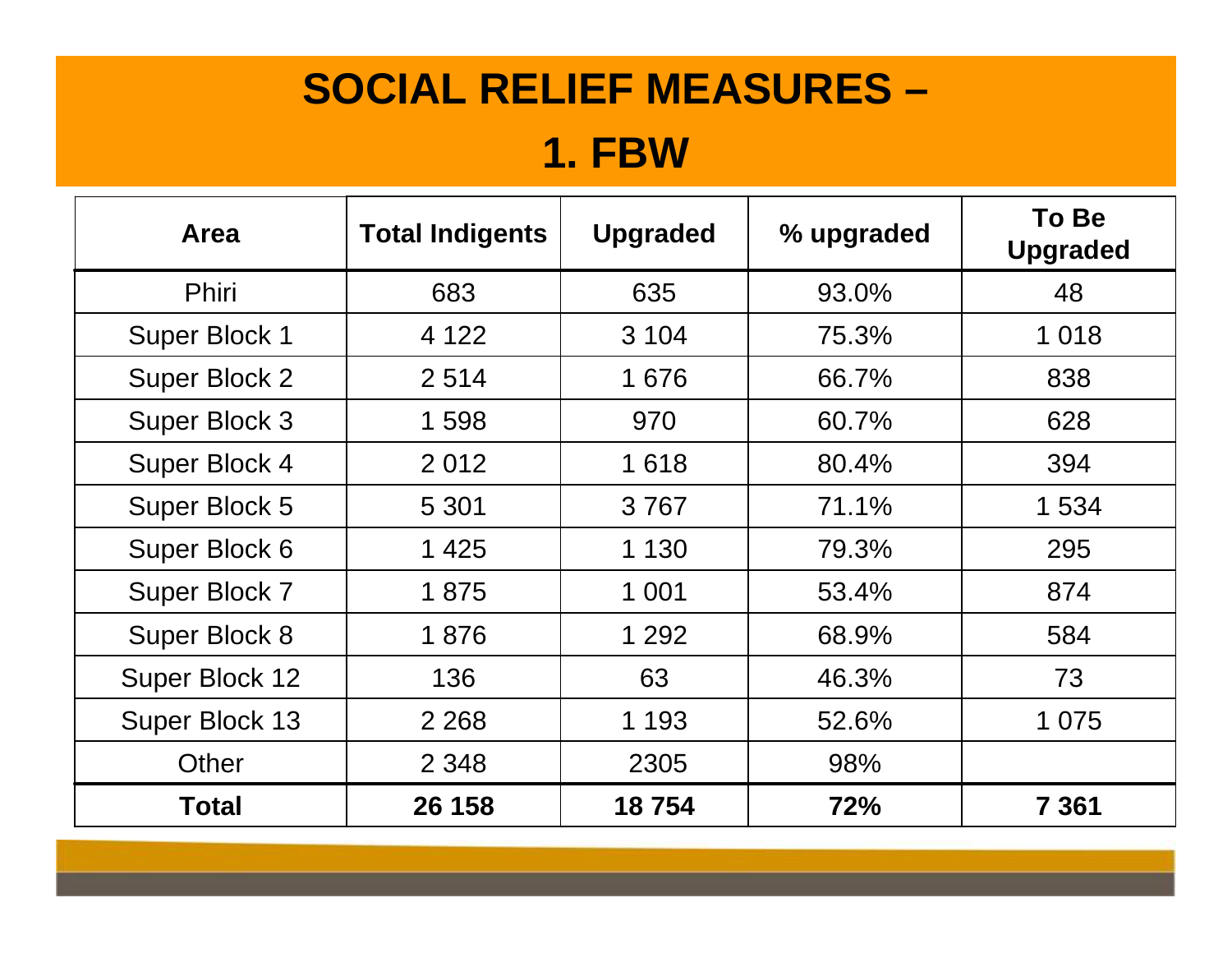#### **SOCIAL RELIEF MEASURES –2. EMERGENCY WATER**

| Number of customers registered<br>on Meter Management System           | 98 755          |
|------------------------------------------------------------------------|-----------------|
| Total households that have access<br>to E-Water (interim or permanent) | 77 990<br>(79%) |
| Households still to be given<br>access to E-Water                      | 20 7 65         |

## 3. APPEALS MECHANISM